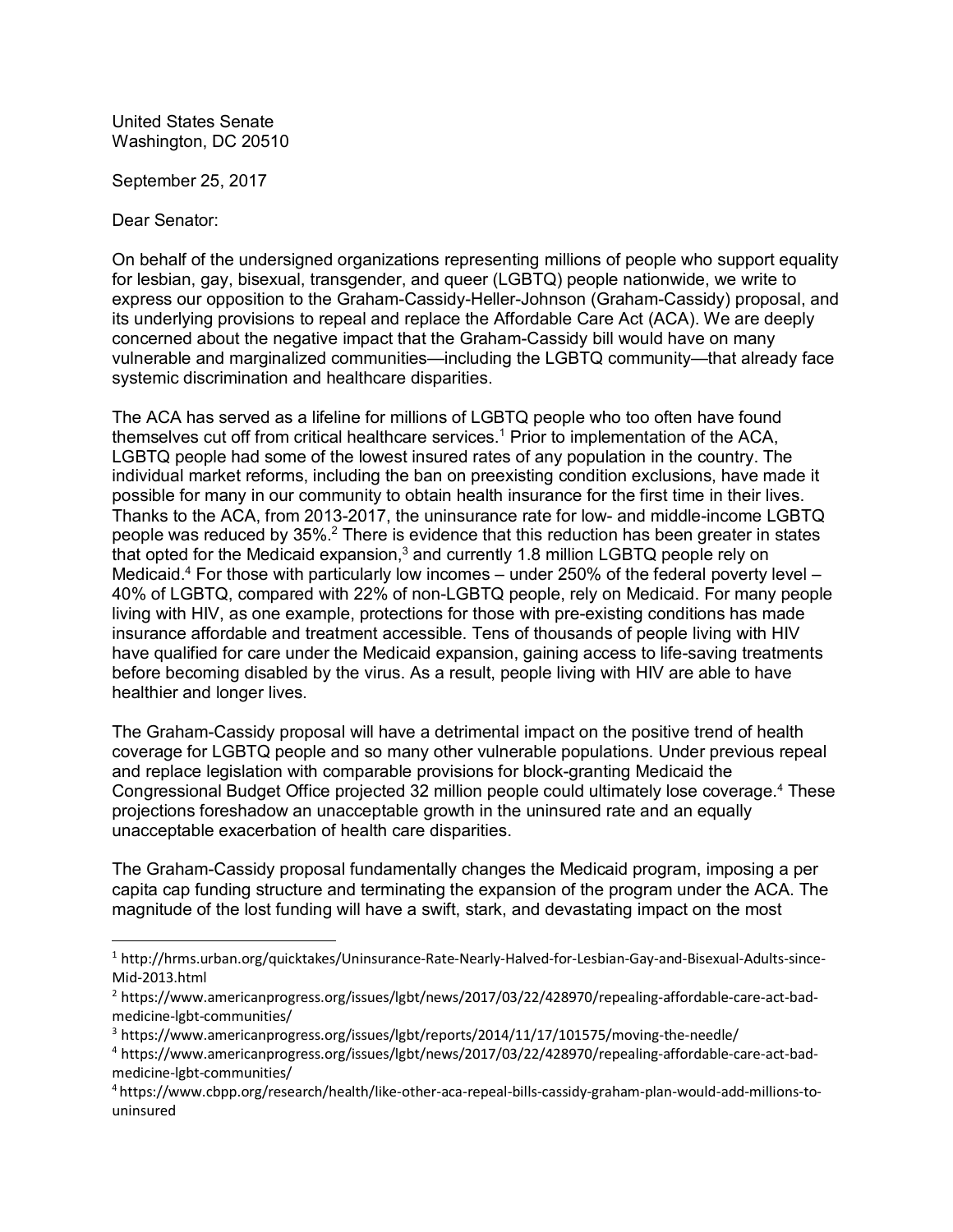vulnerable among us: women and children, the elderly, people with disabilities, and persons vulnerable among us: women and children, the elderly, people with disabilities, and persons<br>living with HIV. The legislation also strips the requirement to cover essential health benefits<br>under the Mediesid expension, leav vulnerable among us: women and children, the elderly, people with disabilities, and persons<br>living with HIV. The legislation also strips the requirement to cover essential health benefits<br>under the Medicaid expansion, leav living with HIV. The legislation also strips the requirement to cover essential health<br>under the Medicaid expansion, leaving millions without access to the critical benefi<br>save lives, such as substance abuse treatment and

The bill will also increase premiums for people with pre-existing conditions, including many significant, chronic health conditions for which LGBTQ people are at greater risk of experiencing relative to their peers. For example, people with major depressive disorder will see a premium surcharge of \$8,490, while someone with breast cancer will see a surcharge of \$28,660.<sup>5</sup> Research shows that 65% of LGBTQ people have a pre-existing medical condition, such as diabetes or heart disease. $^6$  Rather than increasing coverage, passage of this bill will cause Research shows that 65% of LGBTQ people have a pre-existing medical condition, such as<br>diabetes or heart disease.<sup>6</sup> Rather than increasing coverage, passage of this bill will cause<br>millions of people to lose coverage whil the market.

Graham-Cassidy would give states broad waiver authority to eliminate the ACA's core protections for people with pre-existing health conditions. Insurers would still have to *offer* coverage to those with pre-existing conditions, but they could make such coverage so expensive that it would be essentially meaningless. For LGBTQ older adults, many of whom face pronounced health disparities in physical and mental health, including depression, high expensive that it would be essentially meaningless. For LGBTQ older adults, many of whom<br>face pronounced health disparities in physical and mental health, including depression, high<br>blood pressure, heart disease, cholester this magnitude would result in the loss of health care coverage.

Prior to the ACA, employer-provided health plans frequently limited the maximum amount of coverage employees could receive over their lifetime. In 2009, 59% of covered employees had health plans with lifetime maximums, meaning they could face bankruptcy if they encountered serious health problems and were left unable to cover their healthcare costs.<sup>7</sup> By allowing states to seek waivers to specified essential health benefit requirements, the Graham-Cassidy proposal gives states—and subsequently employers—the ability to narrow the definition of to seek waivers to specified essential health benefit requirements, the Graham-Cassidy<br>proposal gives states—and subsequently employers—the ability to narrow the definition of<br>these essential health benefits. Ultimately, t proposal gives states—and subsequently employers—the ability to narrow the definition of<br>these essential health benefits. Ultimately, this would dismantle the ACA's ban on lifetime lir<br>and annual out-of-pocket spending lim individuals to risk bankruptcy in order to obtain basic healthcare.<sup>8</sup>

LGBTQ people, particularly people of color and those living with HIV, face systemic discrimination and health disparities, which the ACA was helping to address. Graham-Cassidy would take us backward, shredding the health care safety net and leaving many in our community to risk bankruptcy in order to obtain basic health care. The one-two punch of gutting Medicaid and eliminating the ACA's marketplace subsidies would strip coverage away from community to risk bankruptcy in order to obtain basic health care. The one-two punch of gutting<br>Medicaid and eliminating the ACA's marketplace subsidies would strip coverage away from<br>millions and inflict some of its worst disparities because of economic disadvantage and discrimination.

The provision barring Planned Parenthood and its affiliated clinics from participating in essential

l

<sup>5</sup> https://www.americanprogress.org/issues/healthcare/news/2017/09/18/439091/graham-cassidy-aca-repeal-billcause-huge-premium-increases-people-pre-existing-conditions/

<sup>6</sup> https://www.americanprogress.org/issues/lgbt/news/2017/07/06/435452/senate-health-care-bill-devastating-lgbtqpeople/.

<sup>7</sup> https://kaiserfamilyfoundation.files.wordpress.com/2013/04/7936.pdf

<sup>8</sup> https://www.brookings.edu/blog/up-front/2017/03/24/new-changes-to-essential-benefits-in-gop-health-billcould-jeopardize-protections-against-catastrophic-costs-even-for-people-with-job-based-coverage/;

https://www.brookings.edu/2017/05/02/allowing-states-to-define-essential-health-benefits-could-weaken-acaprotections-against-catastrophic-costs-for-people-with-employer-coverage-nationwide/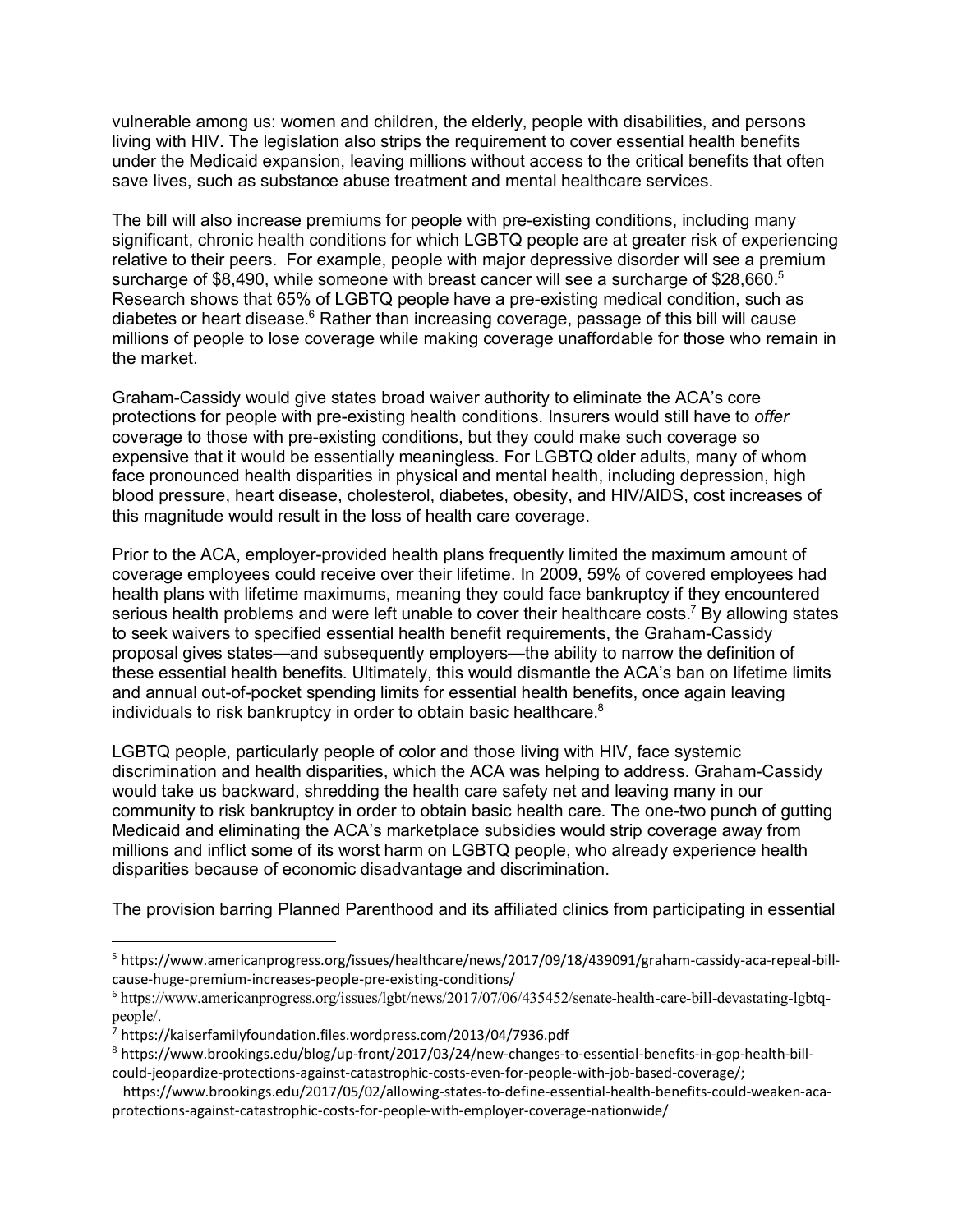public health programs not only violates the procedural requirements of legislation adopted under budget reconciliation, it constitutes terrible health policy. Barring these clinics from receiving federal reimbursement for care provided will jeopardize the ability of these providers to under budget reconciliation, it constitutes terrible health policy. Barring these clinics from<br>receiving federal reimbursement for care provided will jeopardize the ability of these providers to<br>deliver preventive healthca receiving federal reimbursement for care provided will jeopardize the ability of these providers to<br>deliver preventive healthcare services, such as cancer screenings and STD and HIV testing, as<br>well as services like gender deliver preventive healthcare services, such as cancer screenings and STD and HIV testing<br>well as services like gender transition-related care that may not be offered elsewhere in mar<br>communities. Often, health centers suc well as services like gender transition-related care that may not be offered elsewhere in many<br>communities. Often, health centers such as Planned Parenthood offer the only culturally<br>competent healthcare available to LGBTQ communities. Often, health centers such as Planned Parenthood offer the only culturally<br>competent healthcare available to LGBTQ people, especially in rural and isolated areas. Rather<br>than improving care options, Graham-Cas competent healthcare available to LGBTQ people, especially in rural and isolated areas. Rather<br>than improving care options, Graham-Cassidy would disproportionately impact people—<br>including people of color, immigrants, youn who already face structural barriers to accessing care.

We strongly urge the members of the Senate to reject provisions such as those contained in the them the health benefits that save lives. Graham-Cassidy-Heller-Johnson proposal that would harm millions of Americans and deny

Sincerely,

Adolescent Counseling Services/Outlet AIDS Foundation of Chicago AIDS United Alaskans Together For Equality Alliance For Full Acceptance (AFFA) American Civil Liberties Union American Psychological Association APLA Health Asian & Pacific Islander American Health Forum Basic Rights Oregon BiNet USA California LGBT Health and Human Services Network Callen-Lorde Community Health Center Center For Black Equity CenterLink: The Community of LGBT Centers Colorado Consumer Health Initiative Colorado Organization for Latina Opportunity and Reproductive Rights (COLOR) Community Research Initiative of New England Consumer Health First Dab the AIDS Bear Project Equal Rights Washington Equality Arizona Equality California Equality Federation Equality Florida Equality Michigan Equality North Carolina Equality Ohio Equality Pennsylvania Equality Texas Equality Utah Equality Virginia **EqualityMaine** Fair Wisconsin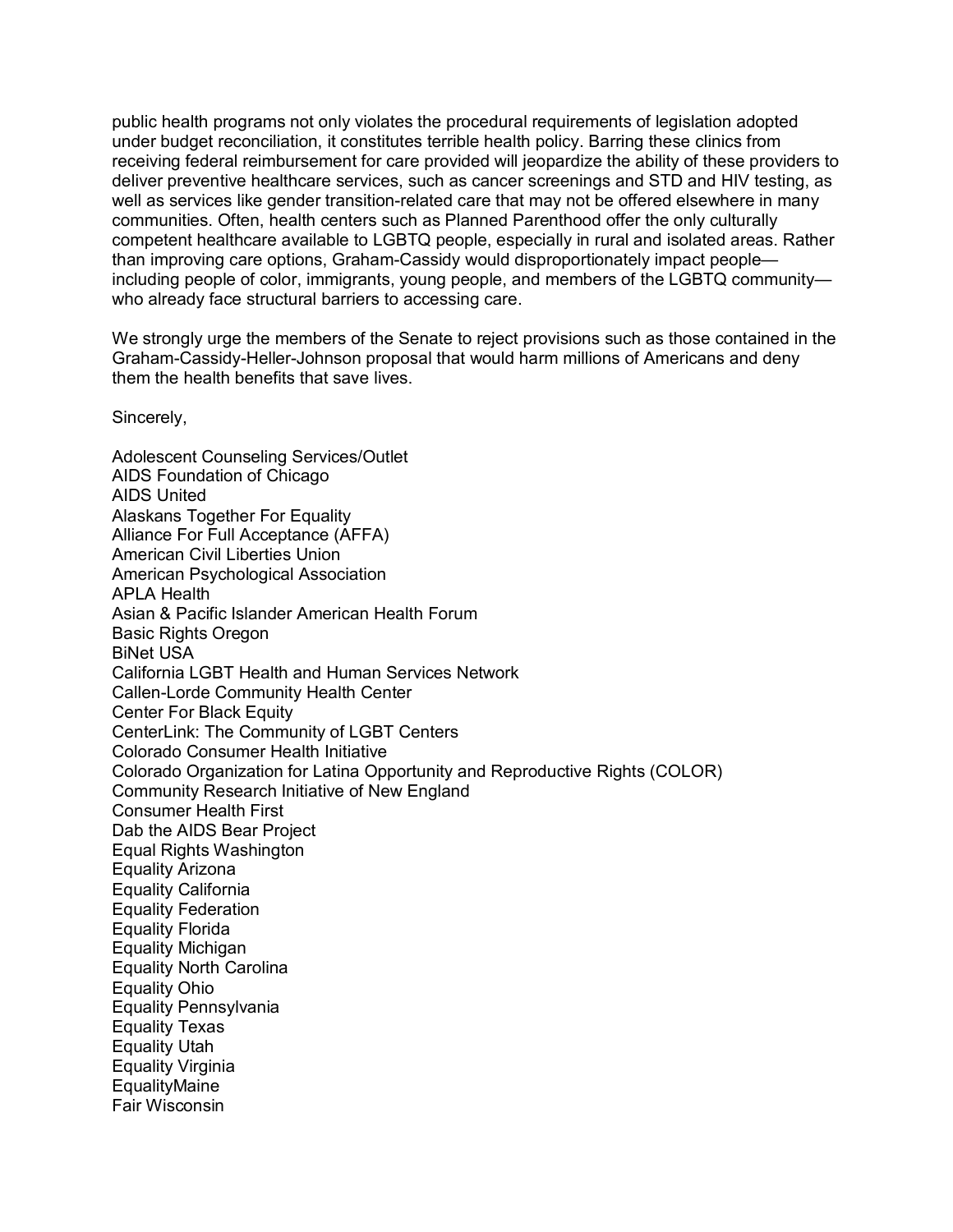Family Equality Council Fenway Health Forward Together Freedom Oklahoma Gender Health Center Georgia Equality Georgians for a Healthy Future GLBTQ Legal Advocates & Defenders (GLAD) GLMA: Health Professionals Advancing LGBT Equality HealthRIGHT 360 HIV Medicine Association Human Rights Campaign Jackson Cty Democrats (OR) LGBTQ Caucus JCD LGBTQ Caucus (Oregon) Justice in Aging Lambda Legal LGBT Center of Raleigh Liberty City Democratic Clib Los Angeles LGBT Center Lotus Rising Project LPAC MassEquality.org Mazzoni Center Minnesota AIDS Project MomsRising Montana Human Rights Network Movement Advancement Project NASTAD National Asian Pacific American Women's Forum (NAPAWF) National Black Justice Coalition National Center for Lesbian Rights National Center for Transgender Equality National Coalition for LGBT Health National Coalition of Anti-Violence Programs National Council of Jewish Women National Gay & Lesbian Chamber of Commerce (NGLCC) National Health Law Program National LGBT Bar Association National LGBTQ Task Force Action Fund National Queer Asian Pacific Islander Alliance (NQAPIA) National LGBTQ Task Force Action Fund<br>National Queer Asian Pacific Islander Alliance (M<br>NEAT - the National Equality Action Team<br>NMAC NMAC One Colorado Our Family Coalition Out2Enroll OutFront Minnesota OutServe-SLDN Palmetto Project People For the American Way PFLAG National Pride at Work